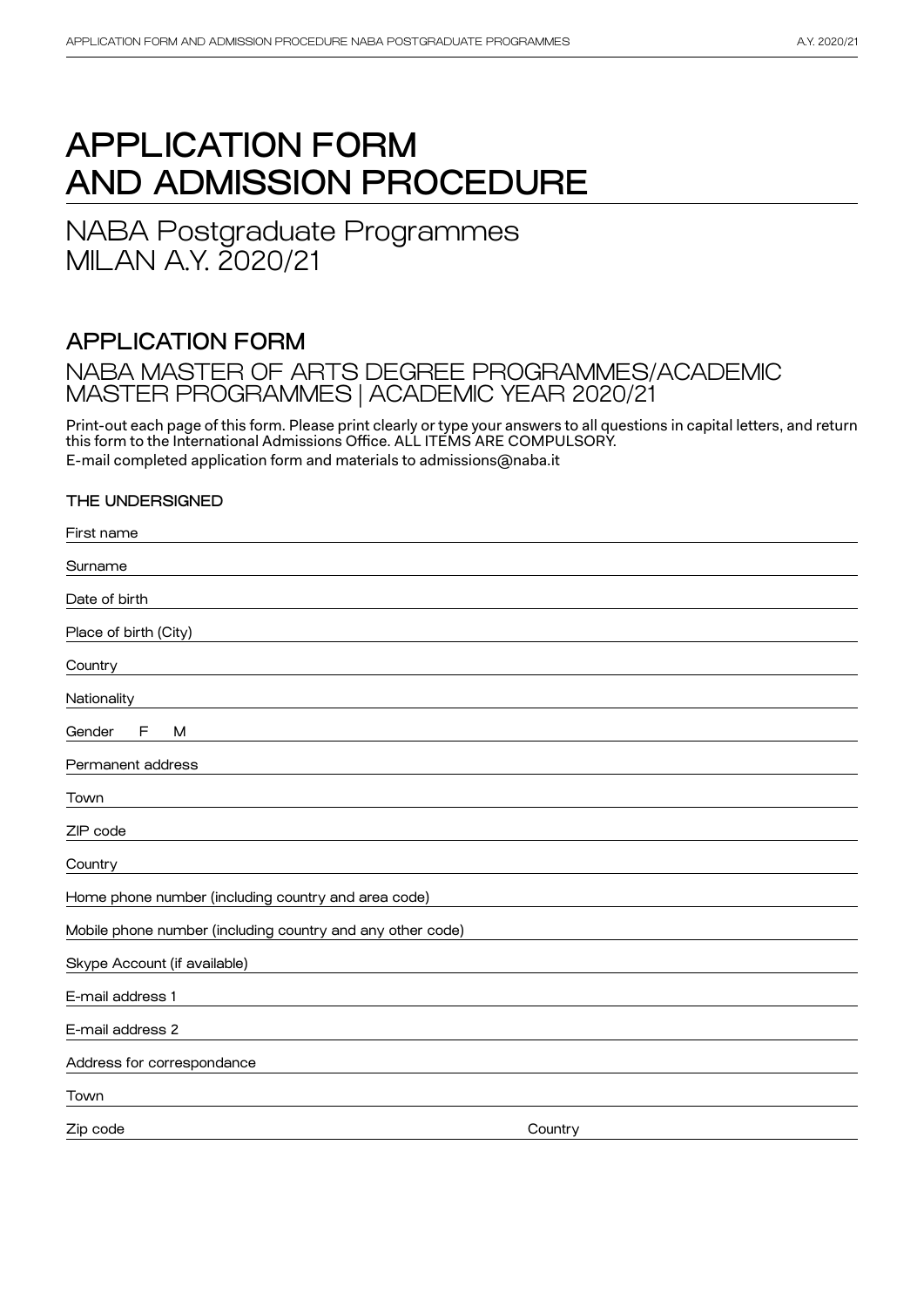| COLLLULO, UNIVEROITILO AT TENDED                                                                                                                                                                       |                  |
|--------------------------------------------------------------------------------------------------------------------------------------------------------------------------------------------------------|------------------|
| School name                                                                                                                                                                                            |                  |
| Location                                                                                                                                                                                               |                  |
| Date entered                                                                                                                                                                                           | Date departed    |
| <b>Graduation date</b>                                                                                                                                                                                 | Graduation grade |
|                                                                                                                                                                                                        |                  |
| SECONDARY SCHOOL DIPLOMA                                                                                                                                                                               |                  |
| High school name                                                                                                                                                                                       |                  |
| Location                                                                                                                                                                                               |                  |
| Date entered                                                                                                                                                                                           | Date departed    |
| Educational System to which secondary school diploma belongs to (ex. IGCSE, IB, ABITUR,)<br>In case the diploma does not have a specific name, please specify the country where the diploma was issued |                  |
| <b>LANGUAGES</b>                                                                                                                                                                                       |                  |
| ENGLISH LANGUAGE CERTIFICATE (Please enclose copy of the certificate showing your English language ability)                                                                                            |                  |
| English language test (name)                                                                                                                                                                           |                  |
| Score/grade (if known)                                                                                                                                                                                 | Date of test     |
| ITALIAN LANGUAGE CERTIFICATE (Please enclose copy of the certificate showing your Italian language ability)                                                                                            |                  |
| Italian language test (name)                                                                                                                                                                           |                  |
| Score/grade (if known)                                                                                                                                                                                 | Date of test     |
|                                                                                                                                                                                                        |                  |
| <b>OTHER INFORMATION</b>                                                                                                                                                                               |                  |
| How did you hear about NABA?                                                                                                                                                                           |                  |
| <b>Brochure</b>                                                                                                                                                                                        |                  |
| Website*                                                                                                                                                                                               |                  |
| Press*                                                                                                                                                                                                 |                  |
| Alumni*                                                                                                                                                                                                |                  |
| Exhibition/Fair*                                                                                                                                                                                       |                  |
| A NABA representative*                                                                                                                                                                                 |                  |
| School*                                                                                                                                                                                                |                  |
| Other (please state)                                                                                                                                                                                   |                  |
| *Please give the name                                                                                                                                                                                  |                  |
| $\Box$ NO<br>Have you already applied to NABA?<br>$\Box$ YES                                                                                                                                           |                  |
| If yes, please state year                                                                                                                                                                              |                  |
|                                                                                                                                                                                                        |                  |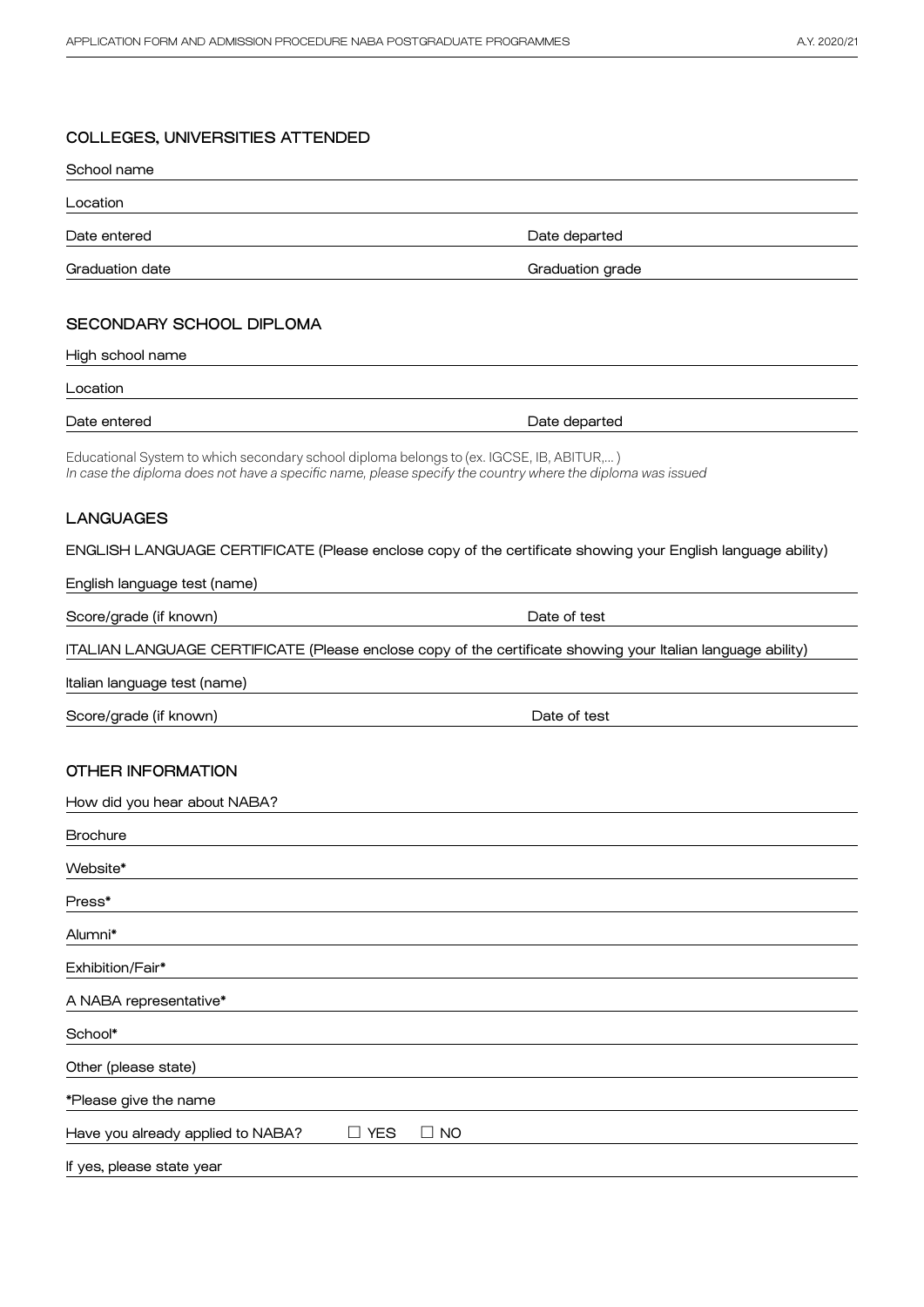### **Requires**

To be admitted for the 2020/21 Academic Year to one of the following Two-year Master of Arts Degree programmes:

| <b>PROGRAMME</b>                                                      | <b>LANGUAGE OF</b><br><b>INSTRUCTION</b> |                  | <b>INTAKE</b>  |                |
|-----------------------------------------------------------------------|------------------------------------------|------------------|----------------|----------------|
| n Communication Design                                                | <b>p</b> Italian                         | <b>a English</b> | □ Oct. 12 2020 | □ Feb. 18 2021 |
| n Interior Design (Second Level Academic Degree in Design)            | n Italian                                | <b>a English</b> | □ Oct. 12 2020 | p Feb. 18 2021 |
| n Product and Service Design (Second Level Academic Degree in Design) | n Italian                                | <b>a English</b> | □ Oct. 12 2020 | □ Feb. 18 2021 |
| □ Social Design (Second Level Academic Degree in Design)              | <b>n</b> Italian                         | <b>a English</b> | □ Oct. 12 2020 | □ Feb. 18 2021 |
| n Fashion and Textile Design                                          | <b>p</b> Italian                         | <b>a English</b> | □ Oct. 12 2020 | □ Feb. 18 2021 |
| n New Technologies for Arts                                           | <b>p</b> Italian                         | <b>a English</b> | □ Oct. 12 2020 | □ Feb. 18 2021 |
| n Visual Arts and Curatorial Studies                                  | <b>o</b> Italian                         | <b>a English</b> | □ Oct. 12 2020 | □ Feb. 18 2021 |

To be admitted for the 2020/21 Academic Year to one of the following One-year Academic Master programmes:

| □ Contemporary Art Markets      | <b>o</b> Italian | a English        | D Oct. 12 2020 | n/a |
|---------------------------------|------------------|------------------|----------------|-----|
| n Photography And Visual Design | <b>o</b> Italian | a English        | 020 Dct. 12 ב  | n/a |
| n Creative Advertising          | n/a              | <b>a English</b> | D Oct. 12 2020 | n/a |

*The February intake will be delivered in an intensive format, meaning that the first Academic Year will run from February to July instead of October to July.*

### Attaches

To the present application form the following documents:

- $\Box$  Curriculum vitae/resume
- $\Box$  Artistic and professional portfolio of projects (not mandatory for Contemporary Art Markets)
- $\square$  Application tasks ONLY for Master in Creative Advertising in addition to the portfolio of projects (see guidelines in section here below\*)
- □ Motivation letter

□ Academic transcript/Marksheet of previous studies, translated into English/Italian, listing subjects and exams, with corresponding number of hours/credits

- □ Copy of Bachelor Degree/Academic diploma translated into English/Italian
- $\Box$  Documentation regarding further courses or seminars attended (if available)
- $\square$  Italian or English Language Certificate (according to the chosen programme):
- Italian language requirement: intermediate level B1+ according to the CEFR
- English language requirement: IELTS 5.0 or equivalent (see section G)
- □ Copy of passport
- $\square$  Payment receipt of the application fee (100 EUR)

### **CREATIVE ADVERTISING APPLICATION TASKS Task 1**

Find an ad that you really love and in 200 words tell us why you like it. In your discussion of the ad you must talk about:

A) What you think the ad is saying about the product, service or idea that it is advertising.

B) The type of person you think the ad is talking to.

### **Task 2**

Find an ad that you really hate, and again tell us in 200 words why you loathe it.

In your discussion of the ad you must talk about:

A) What you think the ad is trying to say about the product, service or idea that it is advertising.

B) The type of person you think the ad is trying to talk to.

### **DECLARES**

To have fully read, understood and accepted the admission regulation and conditions specified in the attached "General information" and "General conditions" sheets. I certify that this application form is accurate and complete to the best of my knowledge.

Place and date **Student signature** Student signature Student signature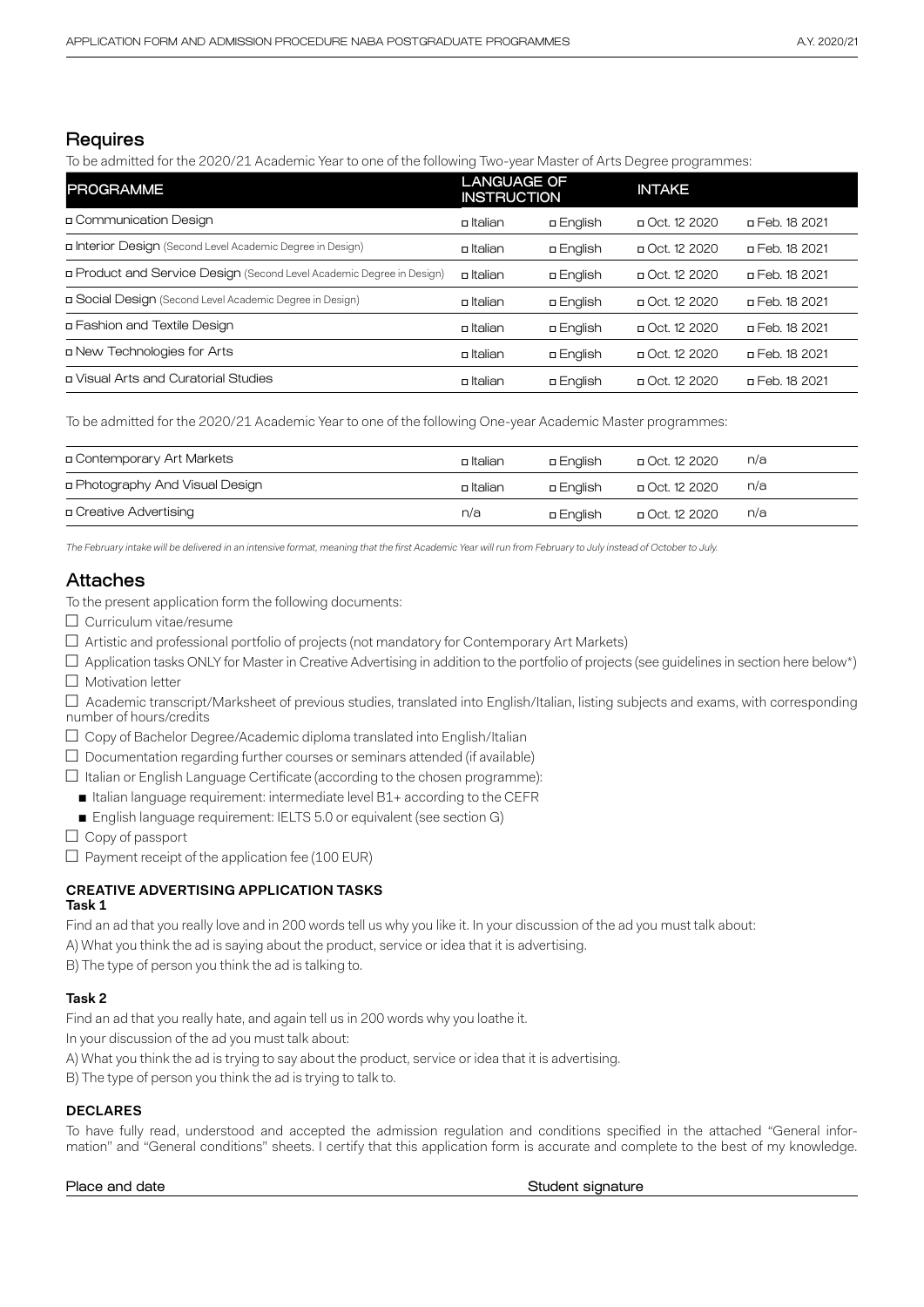### PRIVACY INFORMATION **SHEET** Information pursuant to Art. 13 of EU Regulation 679/16 (GDPR)

#### **1) Why you are receiving this communication**

Nuova Accademia S.r.l., as Data Controller, wishes to inform you about the type of data we collect and the methods we use to do this, in order to guarantee respect for your fundamental rights and freedoms, with particular reference to the confidentiality and security with which the data are processed.

#### **2) What personal data we collect**

Nuova Accademia S.r.l. collects and stores your personal data at the time of application:

→ identifying data such as given name, surname, residential address, e-mail address, studies completed, citizenship, gender, place and date of birth, telephone number, copy of identity card/ passport;

 $\rightarrow$  your banking data and/or those belonging to the person making the payment of the application fee (if applicable);

 $\rightarrow$  any medical certifications proving disability;

- → academic career/curriculum vitae;
- $\rightarrow$  student's images.

The data are collected at the time of registration by submitting the application form or through the institutional website.

#### **3.1) For what purposes we use your personal data**

Nuova Accademia S.r.l. uses your data for the following purposes:  $\rightarrow$  to fulfil pre-contractual and contractual obligations, in order to verify the requirements for admission to the course you selected, as well as related services;

 $\rightarrow$  to handle money collections and payments;

→ to handle any communication with Nuova Accademia S.r.l. concerning the result of the verification of the admission requirements;

 $\rightarrow$  to provide all the information necessary for the issue of a visa (if applicable) and for the enrolment procedure;

 $\rightarrow$  to provide support services to disabled students or to students with certified learning difficulties;

 $\rightarrow$  to aggregate and analyse the information collected to improve our range of educational courses;

 $\rightarrow$  to comply with requests and instructions from the MIUR – Italian Ministry of Education, University and Research;

 $\rightarrow$  to exercise the rights of the Data Controller.

#### **3.2) Subject to your express consent:**

Nuova Accademia S.r.l. asks for your consent in order to:

→ use your photographs and/or films for educational, institutional or promotional purposes, on Nuova Accademia S.r.l. websites and social networks (e.g. Facebook, Youtube, etc.);

 $\rightarrow$  inform parents or guardians about admission results and enrolment procedures;

→ transmit your personal data to Nuova Accademia S.r.l. partner companies offering housing services;

→ send you communications and/or promotional offers about Campus initiatives, our scholarships, courses and events that may be of interest to you.

Nuova Accademia S.r.l. is part of the Galileo Global Education Italia Group. Upon your explicit consent, the data may be transferred to other Institutes of the Galileo Global Education Italia Group to promote courses based on the aptitudes and interests of each student or to enrich their studies.

The data may also be collected by the Galileo Global Education Italia Group in aggregate form to perform statistical analyses.

#### **4) How long we retain your personal data**

For the purposes referred to in point 3.1 we retain your personal data for the whole duration of the time you spend on Campus and even beyond the 10-year period of limitation from the termination of the relationship to comply with legal obligations and for purposes of judicial protection.

Students' files are kept on paper or IT support for a period of 50 years, in order to respond to any requests from former students in relation to academic career, course credits or diplomas. Where a deadline is set, the data will be destroyed or made anonymous after the deadline has expired.

For the purposes referred to in point 3.2, we keep your data until consent is revoked and we guarantee the exercise of the rights of the data subject as referred to in point 9.

#### **5) The security of your personal data**

Your data will be processed using equipment that guarantees their confidentiality, integrity and availability. The processing is carried out on paper and through computerised and/or automated systems and will include all of the operations or sets of operations envisaged in Art. 4 of the GDPR which are necessary for the data processing, including communication with the subjects assigned to the processing itself. The data will not be disseminated; however, they will or may be communicated to public or private entities or individuals who operate within the context of the purposes described above.

#### **6) Who can access your personal data**

Only authorised persons can access your data in the context of the tasks assigned by Nuova Accademia S.r.l.

Personal data will not be disseminated in any way; in addition, they may be communicated and processed by third parties duly appointed as Data Processors, such as external collaborators and companies that provide specific technical services.

Your data may also be accessed by authorised persons employed by Galileo Global Education Italia, as well as employees of Istituto Marangoni S.r.l. and Domus Academy, belonging to the same Group Galileo Global Education Italia. Personal data may also be accessible or may be disclosed to those whose right to access your personal data is recognised by the provisions of law or secondary or European Union regulatory provisions.

#### **7) Where we store your personal data**

Your personal data will be managed and stored on servers located within the European Union and belonging to the Data Controller and/or third-party companies appointed and duly identified as Data Processors. Your data will not be transferred outside the European Union.

#### **8) Is it mandatory to consent to the provision of your data?**

The disclosure of your data referred to in point 3.1 is necessary to conclude and execute the contract. For the purposes referred to in point 3.2 it is optional. If you do not consent, you can still proceed with your enrolment/registration application.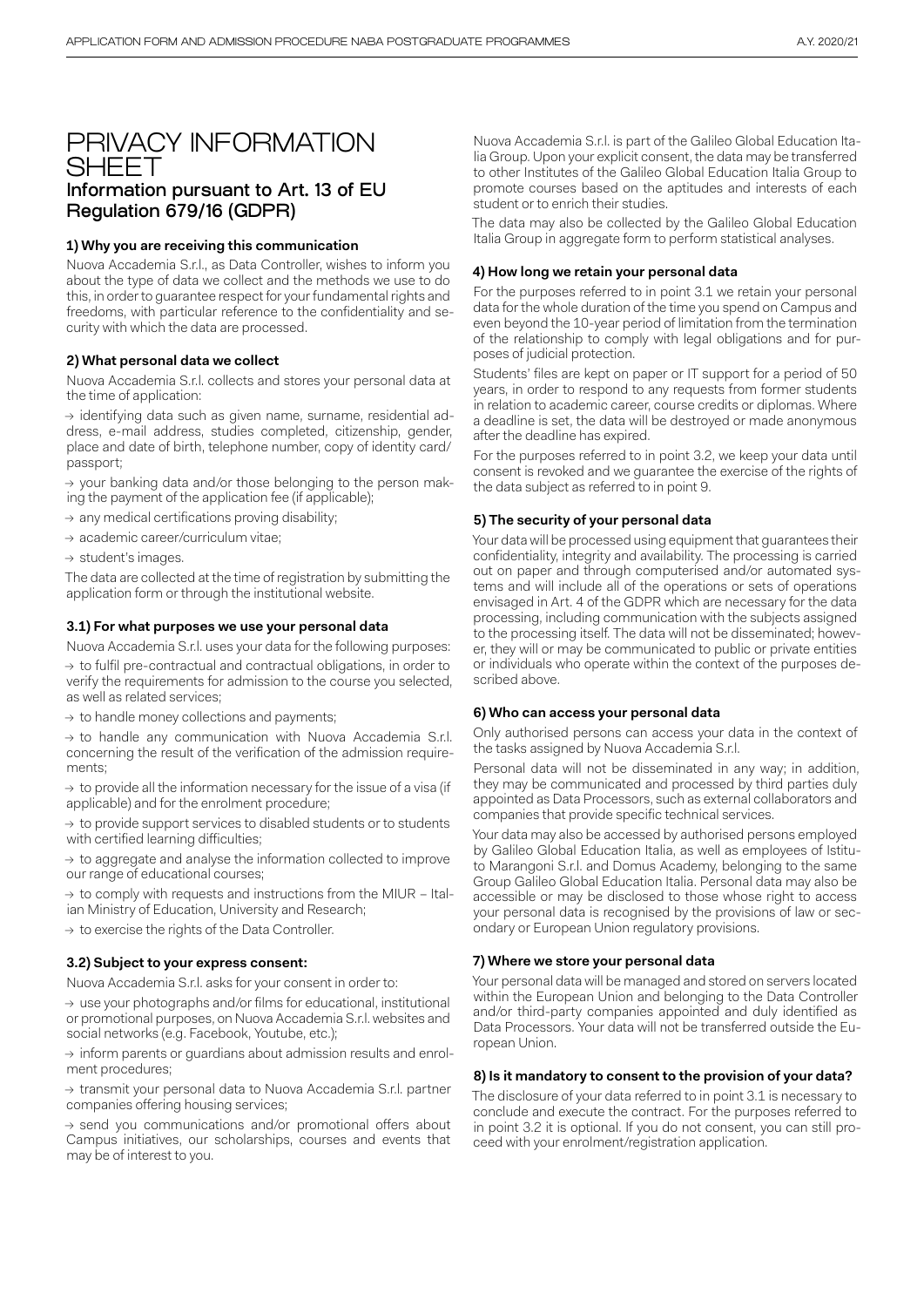#### **9)What are your rights in relation to the GDPR?**

In accordance with the provisions of the GDPR, Nuova Accademia S.r.l. guarantees you the following rights:

 $\rightarrow$  to obtain confirmation of whether or not your personal data are being processed and, if so, obtain access to such data (Article 15, Right of access);

 $\rightarrow$  to obtain the rectification, without undue delay, of inaccurate personal data concerning you (Article 16, Right to rectification);

 $\rightarrow$  to obtain the erasure of personal data concerning you without undue delay. Nuova Accademia S.r.l. is obliged to erase personal data without undue delay, provided certain conditions apply (Article 17, Right to be forgotten);

 $\rightarrow$  to obtain the restriction of processing in certain cases (Article 18, Right to restriction of processing);

 $\rightarrow$  to receive, in a structured format, in common use and readable by an automatic device, the personal data that you have provided to us and where applicable to transmit them to another Data Controller (Article 20, Right to data portability);

 $\rightarrow$  to object at any time, for reasons connected with your particular situation, to the processing of personal data concerning you (Article 21, Right to object);

 $\rightarrow$  to receive, without undue delay, communication of any personal data breach suffered by Nuova Accademia S.r.l. (Article 34);

 $\rightarrow$  to withdraw your expressed consent at any time (Article 7, Conditions for consent).

#### **10) If you have any questions please refer to the contact details provided by the Data Controller.**

If you believe that we have not complied with your rights regarding the protection of personal data, you can contact the Italian Data Protection Authority. Alternatively, if you live in another country, you can contact your local Data Protection Authority.

#### **11) Data Controller**

The Data Controller is Nuova Accademia S.r.l. Via C. Darwin 20 – 20143 Milano

E-mail: privacy@naba-da.com

The Data Protection Officer is Frareg S.r.l. – Viale Jenner 38 – 20159 Milano MI

E-mail: dpo@frareg.com – Tel.: +39 02 69010030

#### **12) Update to this Information Notice**

This Information Notice may be subject to change. Any substantial changes will be communicated to you via e-mail or through our student personal area.

□ I declare that I have read the Information Notice in relation to Art. 13 of the GDPR 679/16 and consent to the processing of my data.

 $\Box$  I agree to the processing of my personal data for the specific purposes of point 3.2 as I indicate by ticking the boxes below:

 $\Box$  I agree to the use of my photographs and/or videos for educational, institutional or promotional purposes, on Nuova Accademia S.r.l. websites and social networks (e.g. Facebook, Youtube, etc.);

 $\Box$  I agree to informing my parents or guardians about admission results and enrolment;

□ I agree to the transmission of my personal data to Nuova Accademia S.r.l. partner companies offering housing services;

 $\square$  I agree to receive information from Nuova Accademia S.r.l. or from other schools of Galileo Global Educa- tion Italia about Campus initiatives, scholarships, courses and events that may be of interest to me.

data Signature (legible) of Data Subject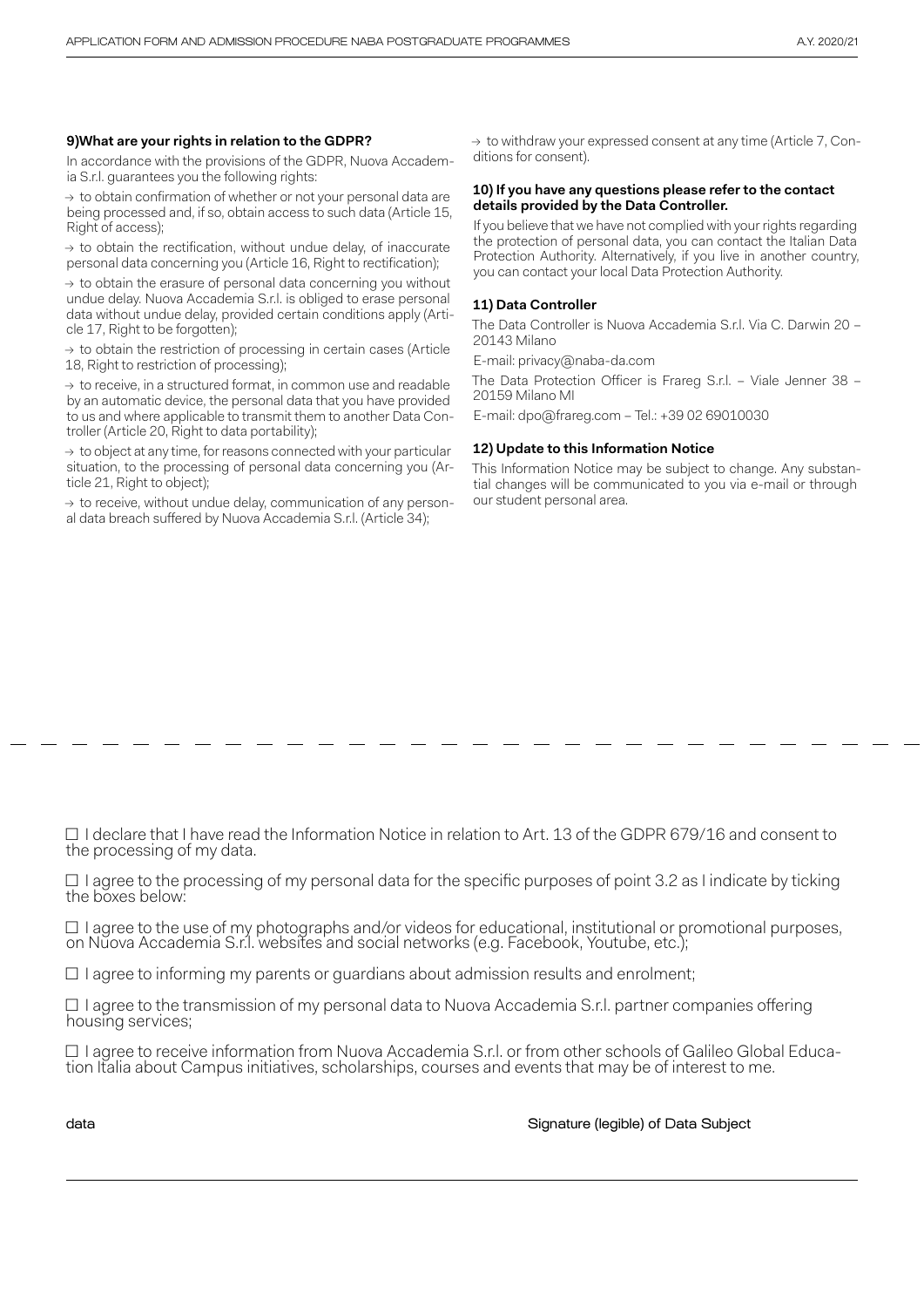# GENERAL INFORMATION

#### **A. Audience**

General entry requirements include:

 $\rightarrow$  At least 15 years of previous education

→ Holding a first level academic degree (Bachelor Degree or Academic Diploma) in fields related to the selected study programme

 $\rightarrow$  Certificate of English/Italian language (CEFR B1+ on entry)

The evaluation of an application is based on the positive assessment of both the Programme Leader and Admission Committee who will evaluate whether the degree and the technical skills correspond to requirements, and will identify possible educational credits or debts.

Master programmes are open also to students with not related degrees or diplomas, if the applicant is motivated by a research interest towards the programmes' topics.

Participants not holding a first level Bachelor Degree/Academic Diploma will not earn the educational credits, but will receive a certificate of attendance (not recognised by MIUR, Italian Ministry of Education University Research) on successfully completing the programme.

#### **B. Admission process**

Within 7 days from the application submission, NABA Admissions Office will inform the candidates about the acceptance and, in case of positive feedback, will send the Admission Letter and Enrolment Form to the students. The admission will stay conditional until the **declaration of value** and the required **language certificate** are submitted to the school.

#### **C. Deadlines**

Applications can be sent within August 22th, 2020 for the September 2020 intake.

Applications can be sent within January 23th 2021 for the February 2021 intake.

Please notice that each course has a limited number of places and enrolments will be closed when reaching the above mentioned limit.

When admission is confirmed, students are required to secure their place by returning the Enrolment Form and the receipt of payment of the pre-enrolment fee within 30 days from the Admission Letter's date.

#### **D. Entry Requirement for Master of Arts Degree Programmes and Academic Master Programme according to the Italian Ministry of Education, University and Research**

In order to be eligible for admission to Italian universities/academies and therefore to be admitted into the NABA Master of Arts Degree Programmes and Academic Master Programmes, the Italian Ministry of Education, University and Research has set the following mandatory regulations.

Students wishing to enrol in the Postgraduate Programmes are required to possess a first level university qualification which is considered eligible to enter the chosen programme. The title must meet the following requirements:

 $\rightarrow$  be an official first cycle title belonging to the foreign system of reference and issued by an official institution of the foreign system;

 $\rightarrow$  the title shall grant access to the second-cycle courses in the foreign system of reference;

 $\rightarrow$  the applicant's academic qualification shall be equivalent to the Italian qualification required to enter second-cycle programmes.

These requirements apply to all students with a foreign qualification, regardless of their nationality, and is valid both for qualifications issued within the European Union and non-EU countries.

For any questions about the validity of your degree, we kindly suggest that you contact the Italian diplomatic authorities in the country where your degree was issued.

For a complete list of Italian diplomatic authorities worldwide, please visit:

www.esteri.it/MAE/IT/Ministero/laretediplomatica/

For further information about MIUR regulations and procedures for international students, please visit:

https://studyinitaly.esteri.it/en/home\_borse

#### **E. Consular Procedures**

Students meeting the requirements above are requested to contact the Italian Embassy or Consulate in order to:

A) Submit the pre-enrolment form (A-bis form)

ONLY FOR NON EU PASSPORT HOLDERS

ONLY FOR APPLICANTS TO THE TWO-YEAR MASTER OF ARTS DEGREE PROGRAMMES

The pre-enrolment will give you the possibility to study at NABA and allow you to obtain the study VISA from the Italian authorities. Students are asked to fill in a form called A-Bis (available at the Italian Embassy/Consulate or in their website) within a specific deadline, which varies according to the yearly guidelines provided by the Italian Ministry of Education (Pre-enrolment sessions are usually scheduled between March and July of each year).

#### **Make sure you do not miss this deadline or your will be refused your study visa for enrolment to Italian Universities/ Academies.**

**ATTENTION**: One-year Academic Master Programme DO NOT require pre-enrolment procedures. After the confirmation of the acceptance into the programme by NABA, candidates shall contact the Italian Diplomatic Authority in order to start the study visa application.

B) Obtain the Declaration of Value of your Bachelor Degree

FOR ALL APPLICANTS WITH A FORFIGN OUALIFICATION IS-SUED WITHIN THE EUROPEAN UNION OR NON-EU COUN-TRIES, REGARDLESS OF THEIR NATIONALITY

The Declaration of Value (Dichiarazione di Valore in Loco) is part of a process called "PERFEZIONAMENTO DOCUMENTI", necessary for all students who have gained a degree different from the Italian one and which consists in:

1. Legalisation and translation into Italian – made by a certified translator – of the student's Bachelor Degree

2. Legalisation and translation into Italian – made by a certified translator – of the student's Academic Transcripts

3. "Dichiarazione di valore in loco" (Declaration of Value) of the student's Bachelor Degree.

The "Dichiarazione di valore in loco" is the document attesting that the study qualification obtained in the student's country of residence is valid to study at Italian Universities/Academies.

The legalised and translated documents as well as the Declaration of Value will be issued directly to you. Please make sure you submit them to NABA International Admissions Office as soon as available, and anyway not later than the course beginning.

In fact, enrolment to NABA Master of Arts Degree/Academic Master will be confirmed only after having submitted the hardcopy of the Declaration of Value and legalised translations as well as the requested language certificate.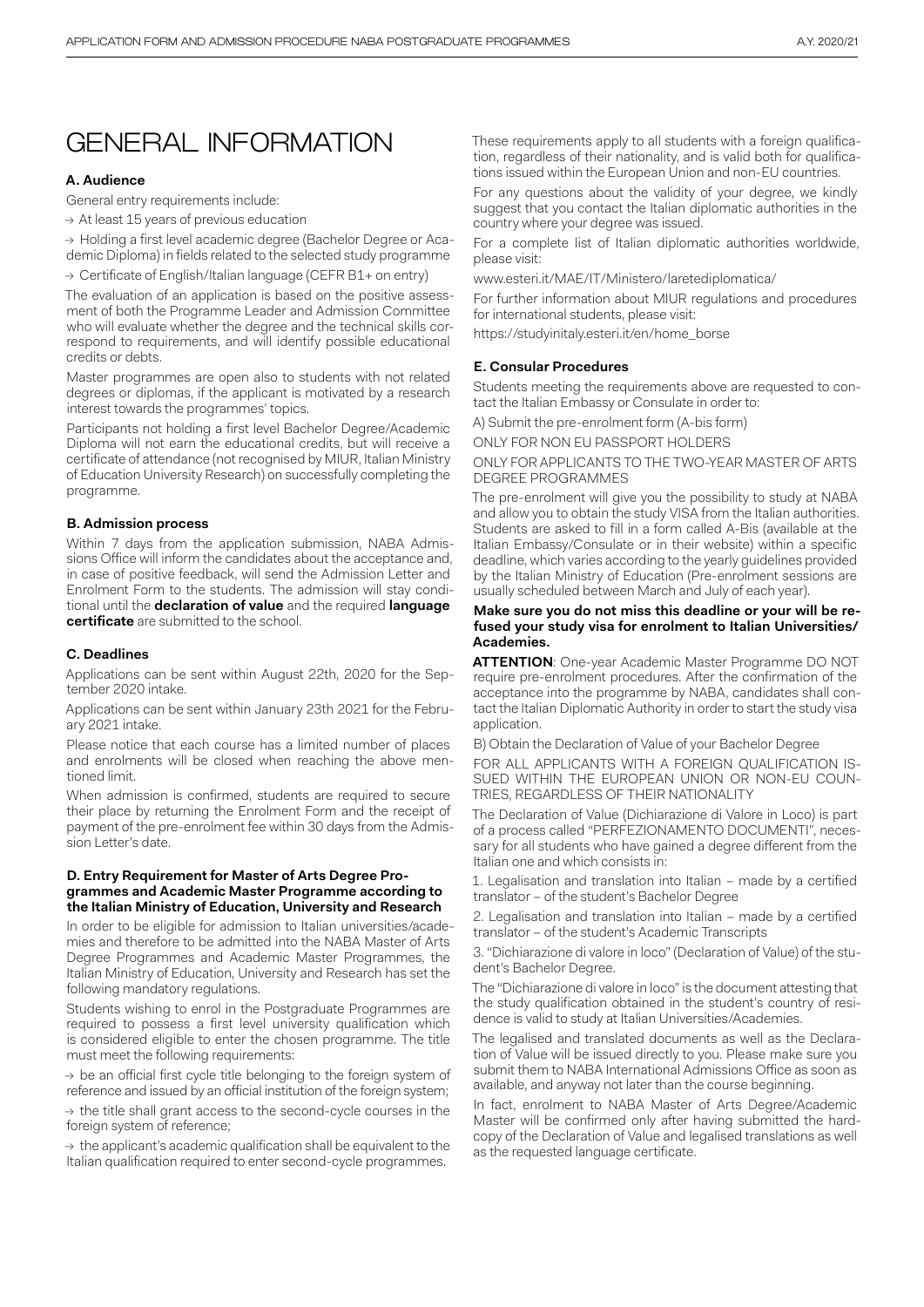#### **F. Application for a Study Visa to Italy (for Non European students only)**

Upon receiving the Enrolment Form filled in and signed and the pre-enrolment fee payment, the Admissions Office will provide students with all necessary assistance in order to apply for the student visa.

NABA will send you via express courier the official Enrolment Certificate including information on the status of your admission. The hardcopy of this document shall be submitted to the Italian Embassy or Consulate in your home Country when you apply for your study visa.

For a complete list of Italian diplomatic authorities worldwide, please visit: http://vistoperitalia.esteri.it

→ To enrol for the NABA Two-year Master of Arts Degree Programme, students are requested to have an entry visa for enrolment to Italian Universities/Academies, called STUDIO per Immatricolazione Università - tipo D nazionale (see point A of previous section).

→ For the One-year Academic Master Programme, students are requested to have an entry visa for post-graduate study called STUDIO Post-Laurea tipo D nazionale.

#### **G. Language proficiency**

NABA programmes are taught in Italian or English. Students are required to submit evidence of the knowledge of the language according to the chosen programme. The language certificate shall be submitted within one month before the beginning of the programme and should not be older than 2 years.

The requested level for Italian is an intermediate level (complete B1). Students that take CISL, CELI, CERT.IT, PLIDA Exams, for example, just need to pass with a final result equivalent to complete B1.

#### Please find here below the English language certificates accepted by NABA:

| <b>IELTS</b>                                   | 5.0 Academic/General                                                           |
|------------------------------------------------|--------------------------------------------------------------------------------|
| CAMBRIDGE ENGLISH: FIRST (FCE)                 | C or 154 (from January 2015)                                                   |
| CAMBRIDGE ENGLISH: PRELIMINARY (PET)           | With Merits or 160 (from January 2015)                                         |
| CAMBRIDGE ENGLISH: BUSINESS VANTAGE/BEC V      | C or 154 (from January 2015)                                                   |
| CAMBRIDGE ENGLISH: BUSINESS PRELIMINARY/BEC P  | Distinction or 160 (from January 2015)                                         |
| <b>TOEFL COMPUTER</b>                          | 173 - 180                                                                      |
| <b>TOEFL INTERNET</b>                          | $59 - 64$                                                                      |
| PEARSON EDEXEL LEVEL 1 CERTIFICATE             | CEF B2 PASS                                                                    |
| TRINITY COLLEGE CERTIFICATE                    | Integrated Skills in English (ISE level I - all 4 skills)                      |
| PTE ACADEMIC                                   | $36 - 42$                                                                      |
| <b>TEEP</b>                                    | 5                                                                              |
| <b>BULATS</b>                                  | 40 - 59 (all 4 skills should be passed: listening, reading, speaking, writing) |
| TOEIC (PROVIDED THAT STUDENT PASSES ALL PARTS) | Listening and reading: score 600;<br>Speaking score 140;<br>Writing: score 140 |

#### THE FOLLOWING CASES ARE EXEMPT FROM THE LANGUAGE TESTING:

- $\rightarrow$  Mother tongue students
- → English Speaking Countries (prior check with the admission office)
- → Bachelor Degree programmes run in English:
	- in non-English speaking countries (prior check with the admission office)
	- in English speaking countries (prior check with the admission office)

IMPORTANT: the official admission to NABA programmes is conditional to the actual achievement of the requested level of Italian/ English language.

NABA reserves the right to check it through an internal language test when necessary.

#### **H. Important Information**

 $\rightarrow$  Application dossiers will be taken into consideration only if

complete and received within the established deadline.

 $\rightarrow$  Programmes will start only upon the attainment of a minimum number of enroled students. In case the selected programme will not start, NABA will inform students within one month prior to programme beginning.

 $\rightarrow$  The present application form shall be considered read and approved in all its parts by the signature on page 4 and page 6.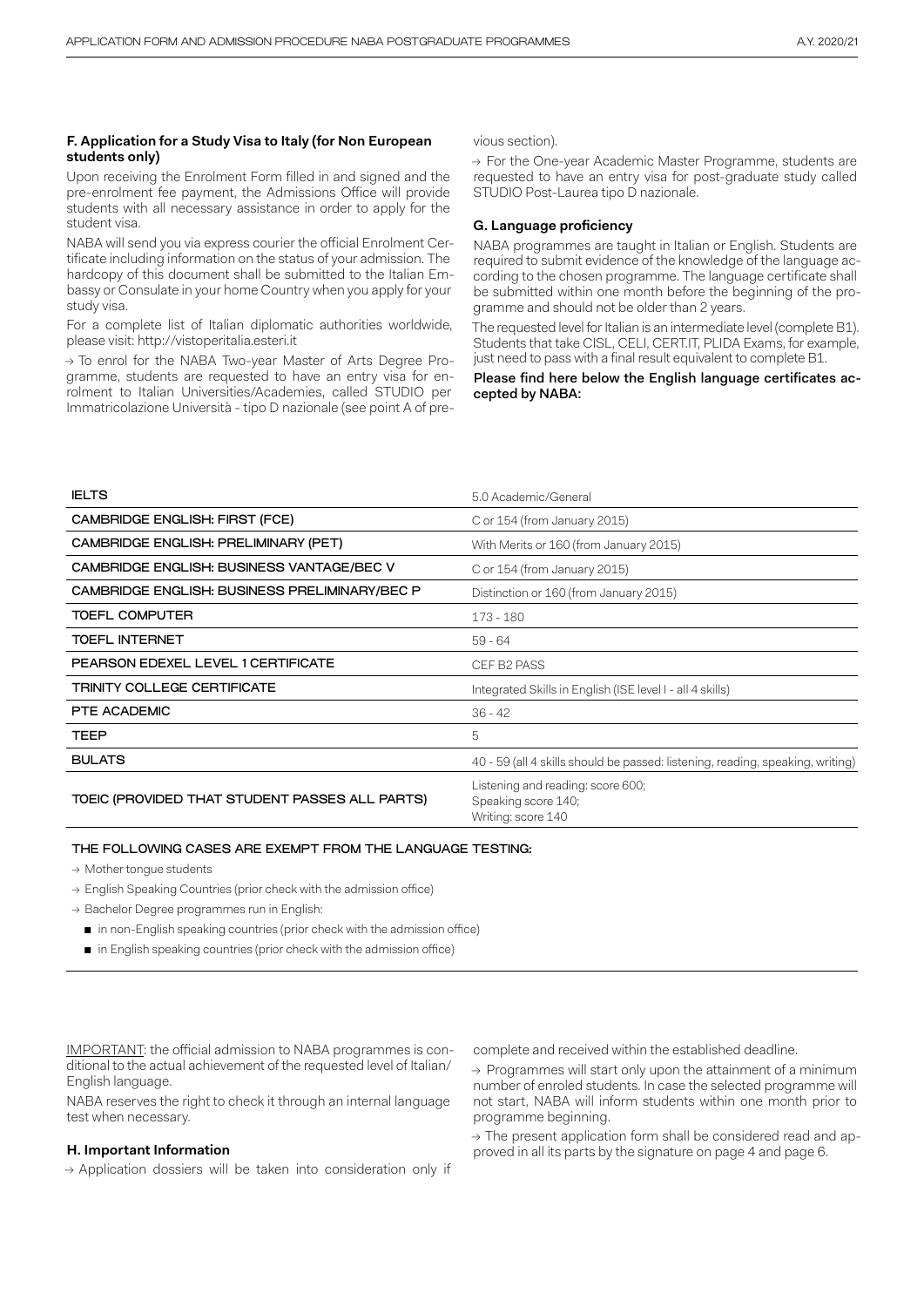# GENERAL CONDITION

#### **Tuition fees and payment conditions for:**

## TWO-YEAR MASTER OF ARTS DEGREE PROGRAMMES

September 2020 intake

The yearly fee for programme's attendance is **€12.500** for EU and EFTA\* citizens and **€17.500** for non-EU citizens (full fee, including pre-enrolment, tuition and academic contribution fees and regional tax), to be paid as follows:

### EU AND EFTA CITIZENS - FIRST ACADEMIC YEAR

| <b>PAYMENT</b> | DEADI INE                                | <b>DESCRIPTION</b>                                          |
|----------------|------------------------------------------|-------------------------------------------------------------|
| €1.860         | within one month from the admission date | pre-enrolment fee                                           |
| €140           | within one month from the admission date | regional tax for academic studies                           |
| €5.250         | by September 16 <sup>th</sup> , 2020     | first instalment of tuition and academic contribution fees  |
| €5.250         | by January 10 <sup>th</sup> , 2021       | second instalment of tuition and academic contribution fees |

#### NON-EU CITIZENS - FIRST ACADEMIC YEAR

| I PAYMENT <sup>1</sup> | DFADI INF                                | DESCRIPTION                            |
|------------------------|------------------------------------------|----------------------------------------|
| €1.860                 | within one month from the admission date | pre-enrolment fee                      |
| €140                   | within one month from the admission date | regional tax for academic studies      |
| €15.500                | by September 16 <sup>th</sup> , 2020     | tuition and academic contribution fees |

**€ 540 Graduation Thesis Fee**

The Graduation Thesis Fee is to be paid at the beginning of the 2<sup>nd</sup> Academic Year together with the registration to the programme.

### **Tuition fees and payment conditions for:**

### TWO-YEAR MASTER OF ARTS DEGREE PROGRAMMES February 2021 intake

# EU AND EFTA CITIZENS - FIRST ACADEMIC YEAR

| <b>PAYMENT</b> | <b>DEADLINE</b>                          | <b>DESCRIPTION</b>                                          |
|----------------|------------------------------------------|-------------------------------------------------------------|
| €1.860         | within one month from the admission date | pre-enrolment fee                                           |
| €140           | within one month from the admission date | regional tax for academic studies                           |
| €5.250         | by February 12 <sup>th</sup> , 2021      | first instalment of tuition and academic contribution fees  |
| €5.250         | by May 28 <sup>th</sup> , 2021           | second instalment of tuition and academic contribution fees |

#### NON-EU CITIZENS - FIRST ACADEMIC YEAR

| I PAYMENT                            | <b>DEADLINE</b>                          | <b>DESCRIPTION</b>                     |
|--------------------------------------|------------------------------------------|----------------------------------------|
| €1.860                               | within one month from the admission date | pre-enrolment fee                      |
| €140                                 | within one month from the admission date | regional tax for academic studies      |
| €15.500                              | by February 12 <sup>th</sup> , 2021      | tuition and academic contribution fees |
| $\epsilon$ 540 Graduation Thesis Fee |                                          |                                        |

The Graduation Thesis Fee is to be paid at the beginning of the 2<sup>nd</sup> Academic Year together with the registration to the programme.

*\* EFTA: European Free Trade Association includes Iceland, Liechtenstein, Norway and Switzerland which are part of Schengen Area*